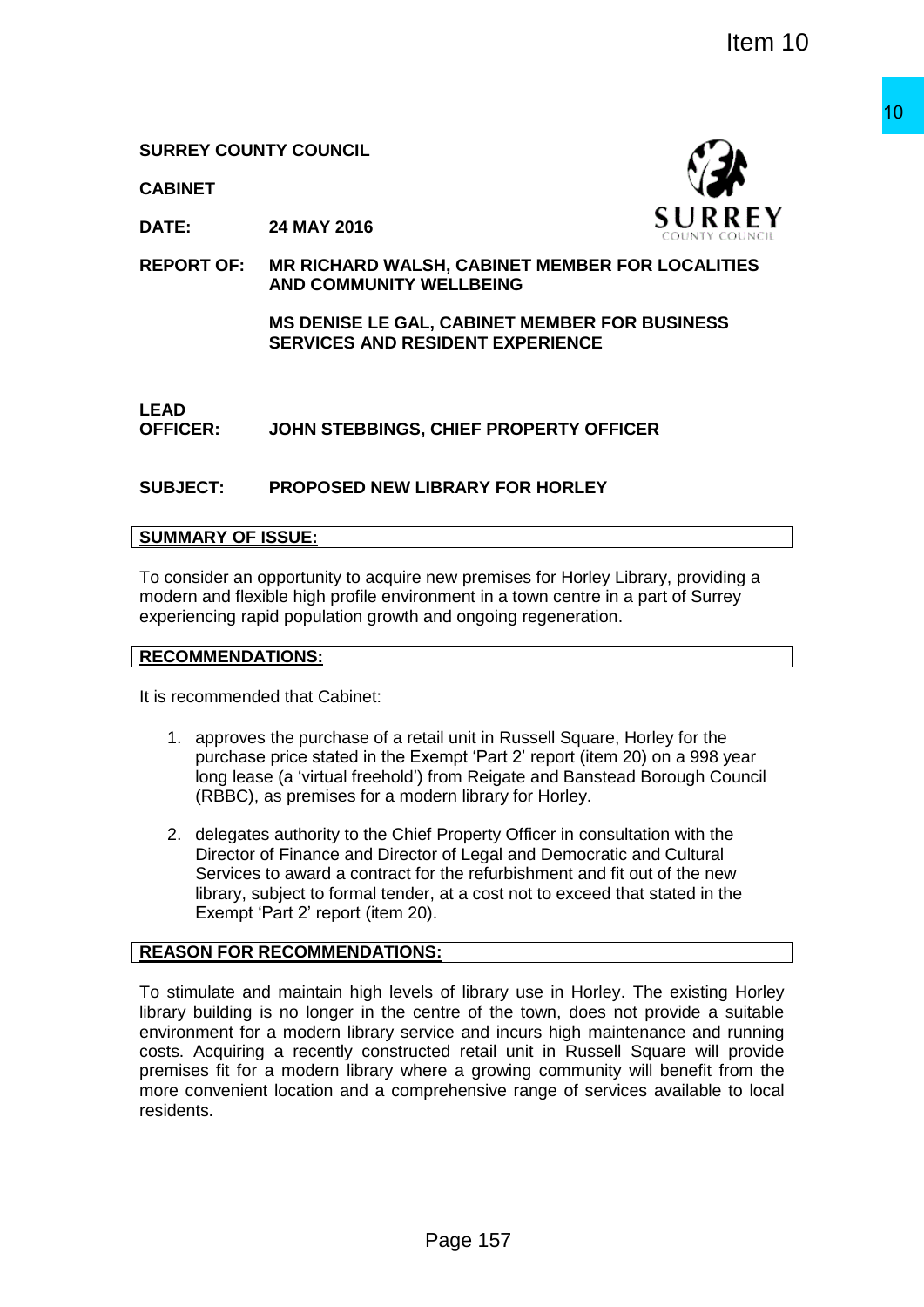### **DETAILS:**

### **Background**

- 1. During the last six years Surrey County Council (SCC) has completed refurbishments and self service at 30 libraries. The impact of this programme including extended opening hours via self service has been very positive for Surrey residents, demonstrated by evidenced increases in customer satisfaction rates. Despite UK library use trends declining this is not the picture in Surrey where libraries are issuing 5.89 million items a year with 3.8 million visits. In the last year book issues rose by 5.1%. Children's book borrowing exceeded two million issues.
- 2. Horley library is within the county's core network and the library strategy recommends that, for a community the size of Horley, the library should be located in a district shopping centre in order to benefit from town centre regeneration schemes and attract more customers. The existing library on Victoria Road in Horley was constructed in the 1950s and is located 0.3 miles from the town centre. The current location and condition of these premises is less than ideal.
- 3. Horley is experiencing significant growth and regeneration. The Horley Master Plan is set to facilitate 2,600 new homes and improved public facilities for local people.

### **Library Service Strategy – the case for change**

- 4. The library refurbishment programme described in paragraph 1 above has been a key driver in the modernisation of Surrey Libraries and has enabled the service to create attractive and stimulating public spaces for the modern user that increase footfall and the overall satisfaction of residents in Surrey as evidenced by the new build projects at Dorking and Cobham and the redesign at Woking.
- 5. Recent relocations of other Surrey libraries into central retail areas, such as moving Walton Library into The Heart Shopping Centre, and relocating Dorking Library to St Martin's Square, have resulted in increased library usage and have brought benefits to surrounding businesses.
- 6. In their communities many libraries are the visible "front door" of the County Council and a place where people feel able to receive or be signposted to advice and guidance. The successful provision of bus pass and blue badge checking in libraries are examples of ways in which they are expanding their role. Local access to services and advice for residents in libraries for a wide range of additional services such as health and wellbeing and public health advice demonstrates the importance of libraries in delivering SCC priorities and the need for modern, highly visible and accessible locations. 10<br>
DETAILS:<br>
Background<br>
1. During the last six years Surrey County Cont<br>
refunction enters and set same sure of a bibrar<br>
reduction extended opening hours was self.<br>
controlling extended opening hours was self.<br>
controll
	- 7. Surrey libraries provide residents with a service that is highly valued. On average the service issues 5.89m items per year and received 3.8m visits. Despite overall UK library use trends declining, in Surrey during 2014/2015, book issues rose by 5.1% compared to a national drop of almost 5%.In Surrey children's borrowing continued to increase and over two million books were borrowed by children last year.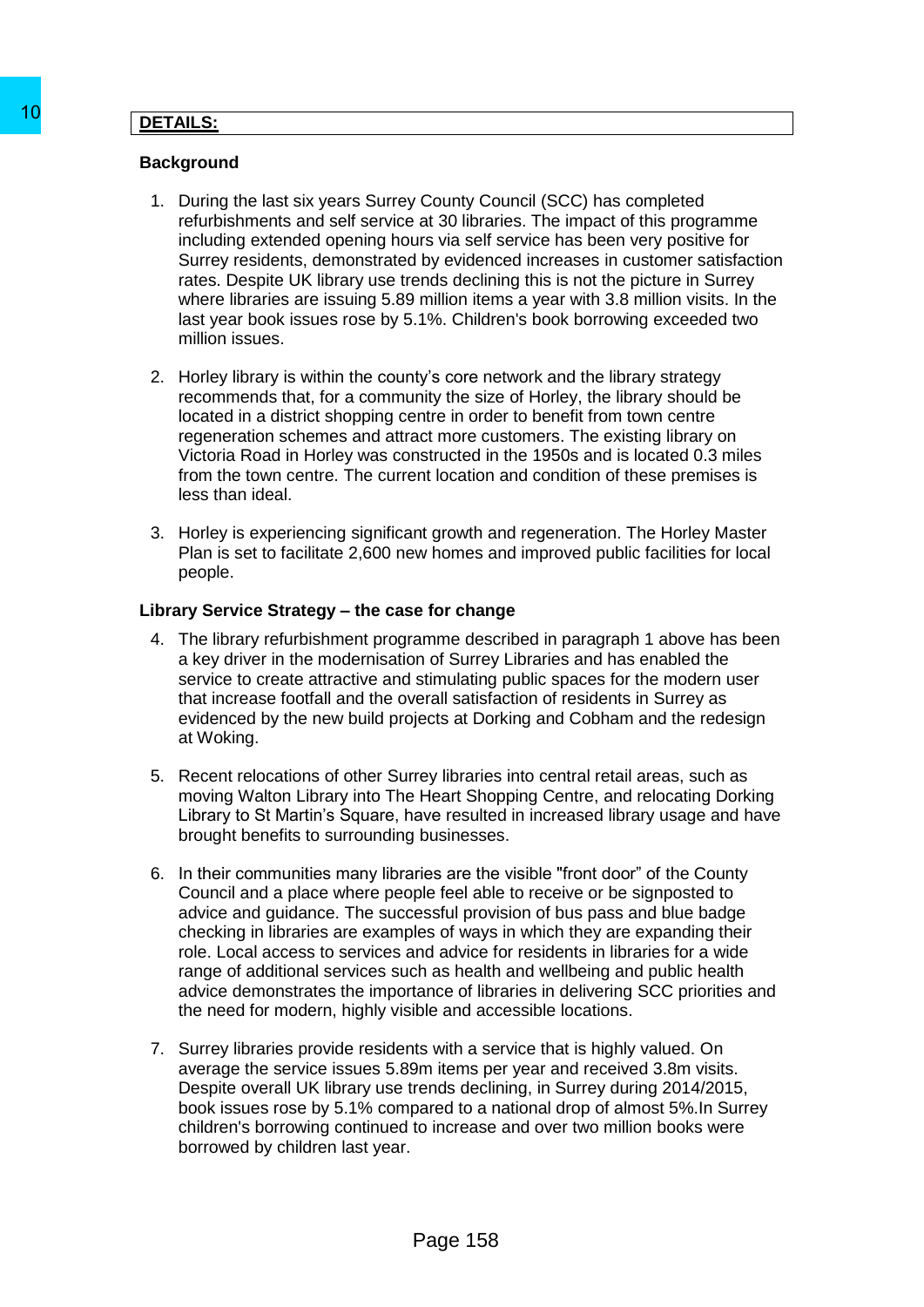- 8. The Horley Master Plan anticipates a new library being developed in Horley town centre with excellent accessibility both into the building and to the building from all modes of travel**.** Funding to support that development is available through developer contributions linked to new housing provision.
- 9. A new library in Horley would attract an increase in public use and raise the profile of the library service in line with the other relocation/refurbishment programmes for library buildings. It would improve the service for residents, more closely matching the library service requirements in the strategic network. To meet the needs of increasingly diverse service provision the proposed fit out would include shelving and fittings designed for maximum flexibility. Zones within the library would include a children's area, leisure study and business wi fi area, guidance and information area with IT access and confidential "pod", creative/cultural space, income raising area and quick choice area. es a new library being developed in Horley<br>
10<br>
to support that the building smill o the building<br>
to support that development is a valiable<br>
into support that development is available<br>
into support that development is ava

# **Funding the new library**

- 10. If Cabinet approve the relocation of the service to new premises this will free up the existing library building which has redevelopment opportunities. A potential capital receipt arising from its sale could offset the capital cost of the new premises.
- 11. It is also anticipated that up to £1.093m of s.106/Community Improvement Levy (CIL) funding will be available to fund the improved library provision. It is expected that this will be received in tranches between 2016/2017 and 2023/2024 upon completion of several residential developments in the area. The anticipated s.106/CIL receipts will be forward funded by funding from SCC, with the amount of funding required reducing as the receipts are received.
- 12. The existing library premises have significant backlog maintenance liabilities amounting to £225,000, which would be avoided if the building were vacated. The NHS occupy a proportion of the space, paying rent and contributing towards the running costs of the property and a rental income is received for parts of the building and elements of the car park. There is currently an amount of vacant space within the building with little demand for letting. The NHS has a three month rolling contract and they have indicated that they will vacate the building in the current financial year.

# **Proposed new premises**

- 13. A more central location in Horley has been identified as a suitable site for the new library in a new build five storey development, known as Russell Square, situated on the corner of Victoria Road and Russell's Crescent. The building has ground floor retail units with 75 apartments above.
- 14. SCC has provisionally agreed Heads of Terms to enter into a 998 year 'virtual freehold' lease for a peppercorn rent for Unit 1, a ground floor retail unit with frontage onto both streets. Other surrounding occupiers include Costa Coffee and Waitrose.
- 15. The building is well connected with Horley Mainline Railway Station within a quarter of a mile to the south and two bus stops within one hundred yards of the building on the same side of the road with regular bus routes serving the location. Whilst there is only minimal car parking on site, there are two pay and display car parks within 0.2miles, a five minute walk away. There will be two car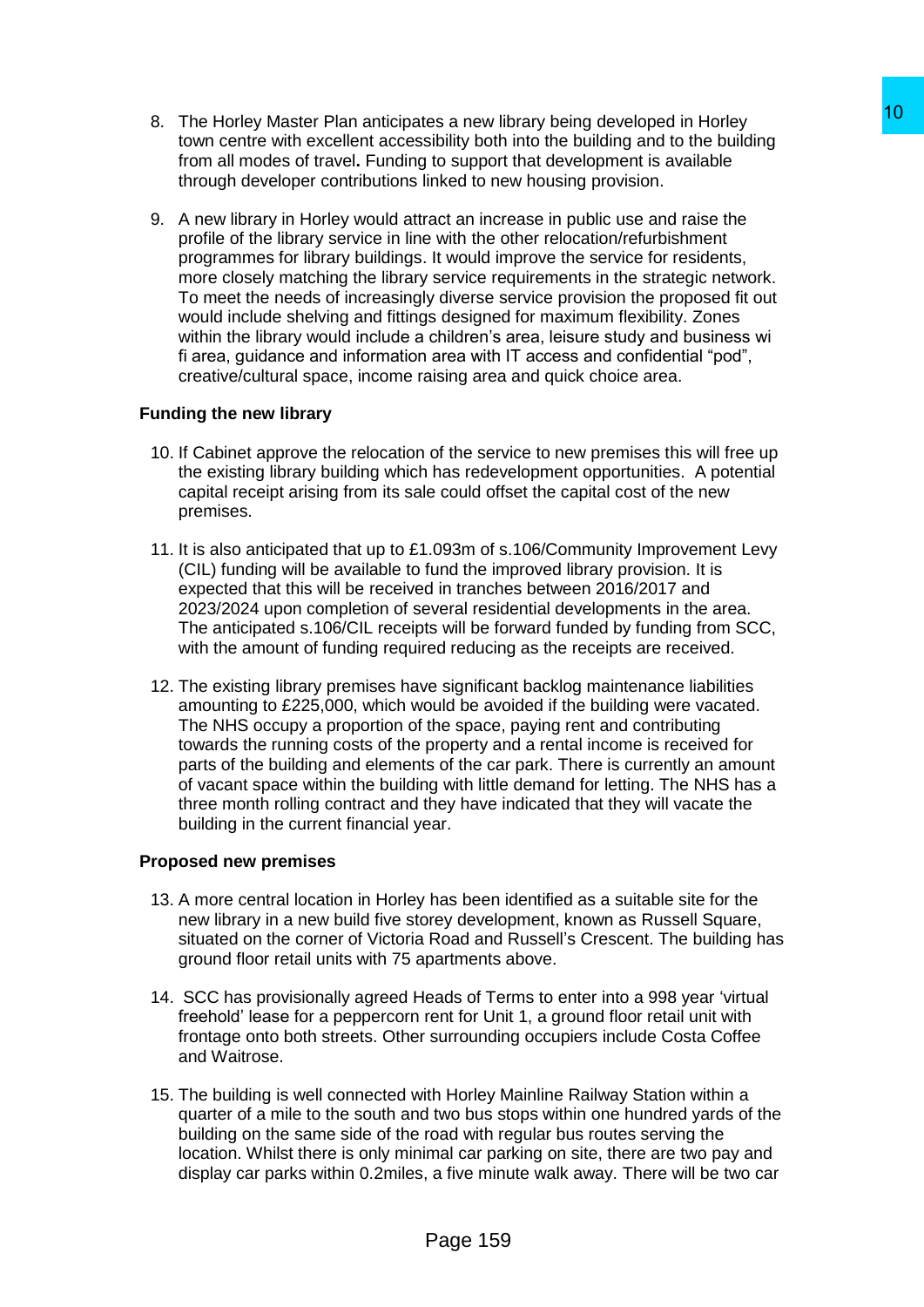parking spaces provided on site included with the purchase which could be converted to one disabled space, subject to completion of further analysis.

# **CONSULTATION:**

- 16. The following have been consulted:
	- Councillor Dorothy Ross-Tomlin

# **RISK MANAGEMENT AND IMPLICATIONS:**

- 17. As the proposed library currently has planning consent for retail use only, it will be necessary to apply for planning permission to convert the unit from retail to library use. To this end, pre-application meetings have been held which indicate that this proposal is supported by the local planning authority. Completion of the lease will be subject to planning permission being granted.
- 18. It is anticipated that £1.093m of s.106 funding will be received in tranches between 2016/2017 and 2023/2024. This funding is dependent upon the completion of several residential property schemes in the area and there is therefore the risk that the timing of the completion of these schemes may be delayed or that the scheme would not go ahead, increasing the burden of cost borne by SCC. To parking spaces provided on site included variable converted to one disabled space, subject to council TATION:<br>
To EXEC The following have been consulted:<br>
To CONSULTATION:<br>
TO CONCIDENT AND IMPLICATIONS:<br>
TO CONCIDENT A

### **Financial and Value for Money Implications**

19. The full financial and value for money implications are set out in the Part 2 paper.

# **Section 151 Officer Commentary**

20. The Section 151 Officer confirms that the impact on the MTFP is the cost of borrowing to fund the investment prior to realising the capital receipt and the s.106 funding.

#### **Legal Implications – Monitoring Officer**

- 21. Under the Public Libraries & Museums Act 1964, the provision of public library services is a statutory duty of this Council. Part of that duty is to provide an efficient library service. The acquisition of a building (on a very long lease), fit for purpose, supports this duty.
- 22. Furthermore, under Section 123 of the Local Government Act 1972, local authorities have the power to dispose of land in any manner they wish, subject to the disposal being for the best consideration reasonably obtainable. This enables the disposal of the existing building once it is surplus to requirements.

#### **Equalities and Diversity**

23. The Libraries Service undertook an Equality Impact Assessment on moving to the new premises, considering all potential users of the library and analysing information gathered from library users, local groups, other library service teams, other colleagues and evidence gathered from libraries on the specific manner in which libraries are used.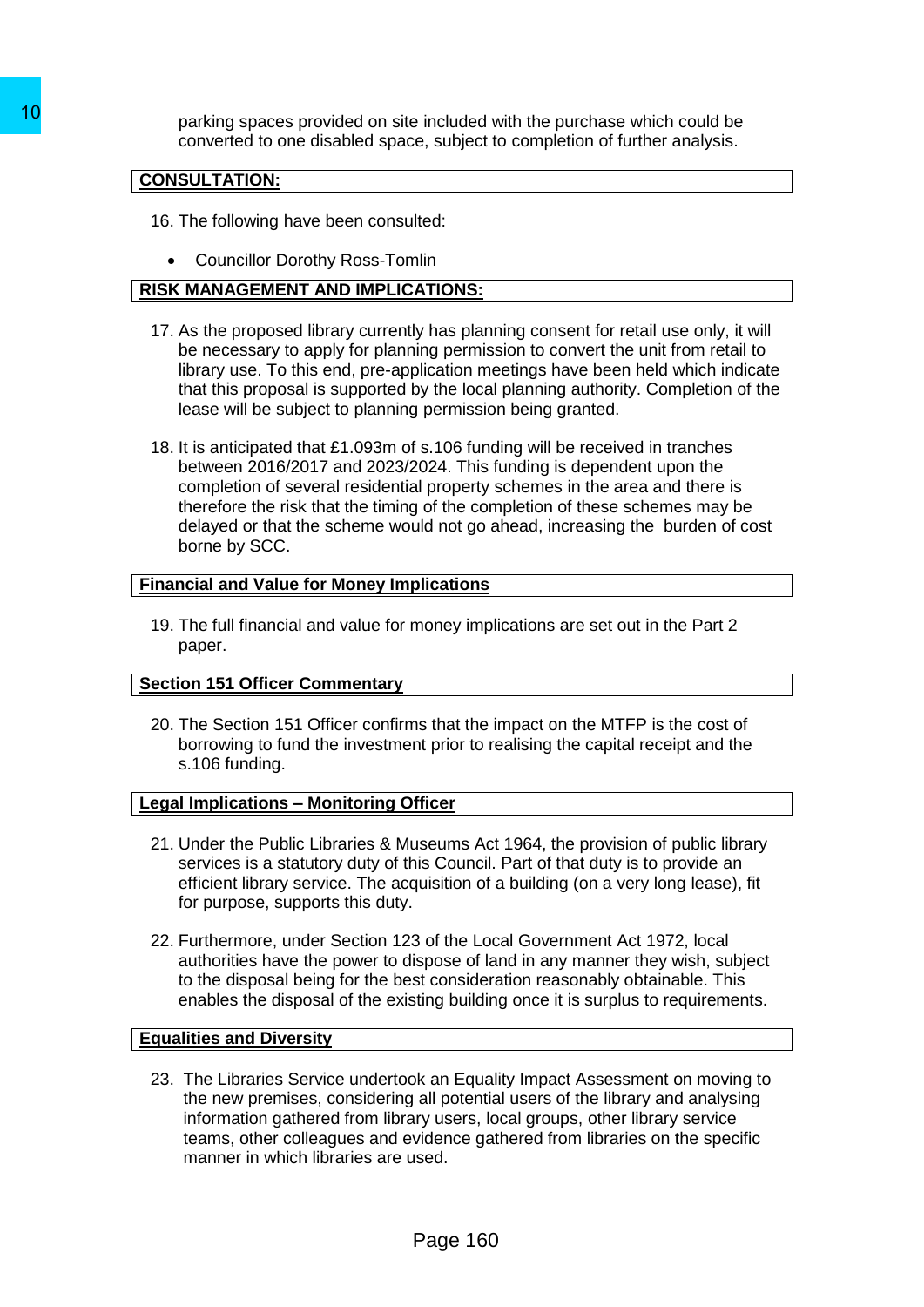- 24. The main equality issues identified with the internal design of libraries are:
	- Age particularly teenagers, children and older people
	- Disabilities people with disabilities being fully able to access the facility
	- Pregnancy and maternity
- 25. The current library has a staff car park behind it (open free to the public at weekends), as well as a pay and display car park with 22 spaces (two of which are for disabled) which is often used for people visiting the nearby doctor's surgeries. There is also a large car park (200 spaces of which three are for disabled) virtually opposite the library.
- 26. The proposed new library will have no staff parking. The public car park next to the library has two spaces marked as disabled though these are not compliant with modern standards.
- 27. The lease of the new site comes with two parking spaces to the rear of the building which could be converted into one compliant disabled space. Positive discussions have been held with SCC Highways regarding the conversion of some existing spaces in nearby Russell's Crescent to disabled spaces, therefore we are confident that we are able to provide adequate parking for disabled users. of with the internal design of libraries are:<br>
stabildters heard older people<br>
stabilities being fully able to access the facility<br>
park behind it (open free to the public at<br>
display car park with 22 spaces (two of which<br>
- 28. There is a public car park virtually opposite the proposed site (0.1 mile away) with 163 spaces (four spaces for disabled with two nearest the library and the other two at the far end.
- 29. The proposed location is much closer to the railway station (less than 0.2 miles) and there is also a bus stop opposite and one nearby served by buses on various routes.

#### **Carbon emissions implications**

30. The provision of a new smaller modern library and the demolition of the existing larger 1950's library will improve energy efficiency and reduce the overall carbon footprint of Surrey County Council services.

#### **WHAT HAPPENS NEXT:**

- Property officers will finalise legal arrangements with RBBC
- Property and Libraries staff will work together to agree fit out design and look which optimise public value
- Preparation and submission of Planning
- Completion of acquisition subject to outcome of Planning application
- Preparation of tender package and tender works out July 2016
- Tender review August 2016
- Contract Award August/September 2016
- Projected completion of works December 2016
- Decommission existing library December 2016